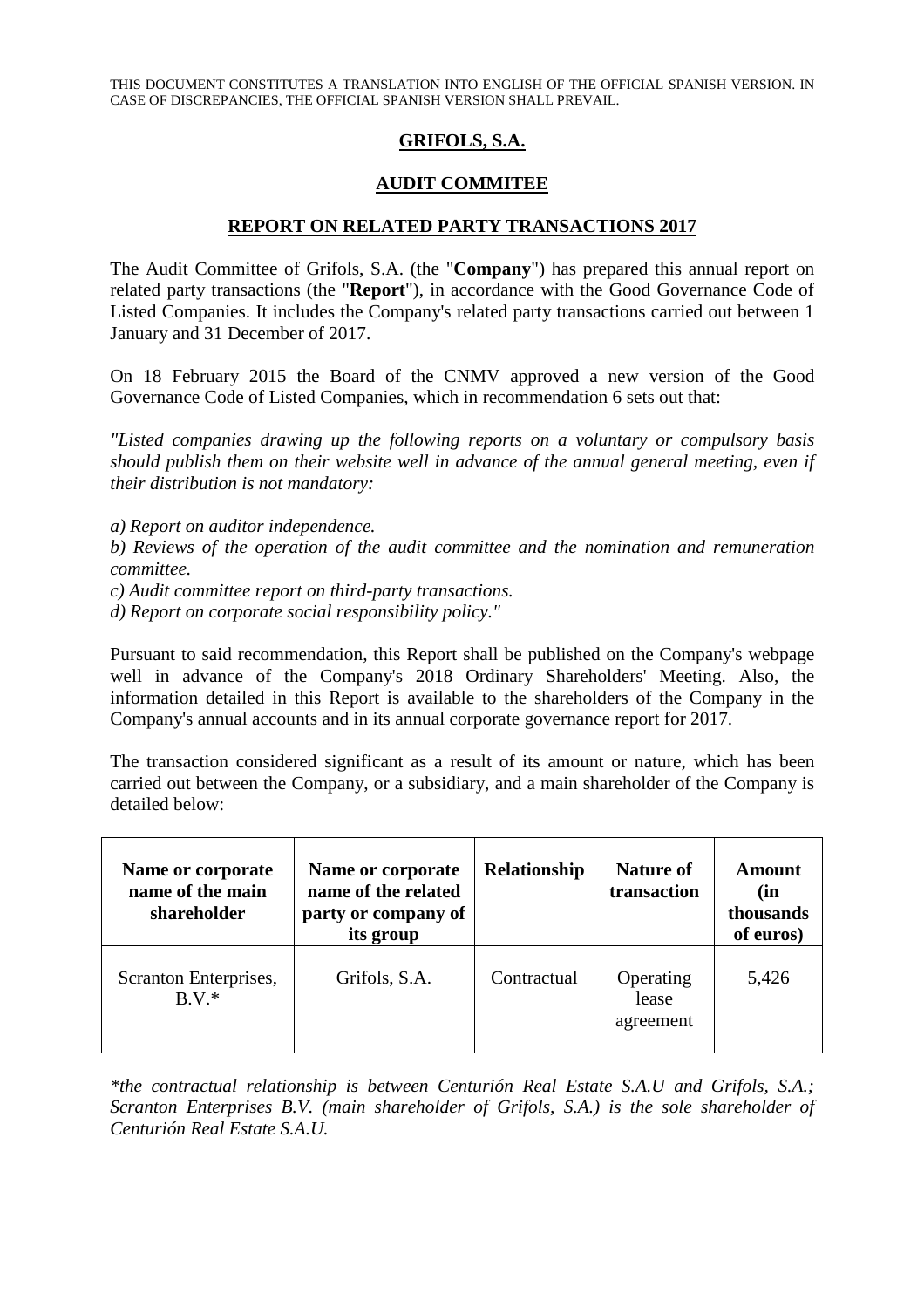Likewise, the transaction, considered significant as a result of its amount or nature, which has been carried out between the Company, or a subsidiary, and a director of the Company is detailed below:

| Name or corporate<br>name of the directors<br>or managers | Name or<br>corporate name<br>of the related<br>party | Relationship                                                                                                                | <b>Nature of</b><br>transaction | Amount<br>(in<br>thousands<br>of euros) |
|-----------------------------------------------------------|------------------------------------------------------|-----------------------------------------------------------------------------------------------------------------------------|---------------------------------|-----------------------------------------|
| Mr. Thomas<br>Glanzmann                                   | Grifols, S.A.                                        | <b>Thomas</b><br>Glanzmann is a<br>director of<br>Grifols, S.A. and<br>shareholder of<br>Glanzmann<br><b>Enterprises AG</b> | Service<br>Agreement            | 939                                     |

During the FY 2017, the main transactions carried out by the Company with other companies of the group have been:

| Corporate name of the<br>group' subsidiary                              | Brief description of the<br>transaction   | Amount (in thousands of<br>euros) |
|-------------------------------------------------------------------------|-------------------------------------------|-----------------------------------|
| Fundación Privada Victor<br><b>Grifols Lucas</b>                        | Management or collaboration<br>agreements | 300                               |
| Management or collaboration<br>Probitas Fundación Privada<br>agreements |                                           | 6,800                             |
| Kiro Grifols, S.L.                                                      | Purchases                                 | 45                                |
| Kiro Grifols, S.L.                                                      | <b>Sales</b>                              | 22                                |
| Alkahest, Inc.                                                          | $R+D$ agreements                          | 164                               |
| Interstate Blood Bank, Inc.                                             | Purchases                                 | 68,271                            |
| PBS Acquisition Corp.                                                   | <b>Sales</b>                              | 45                                |